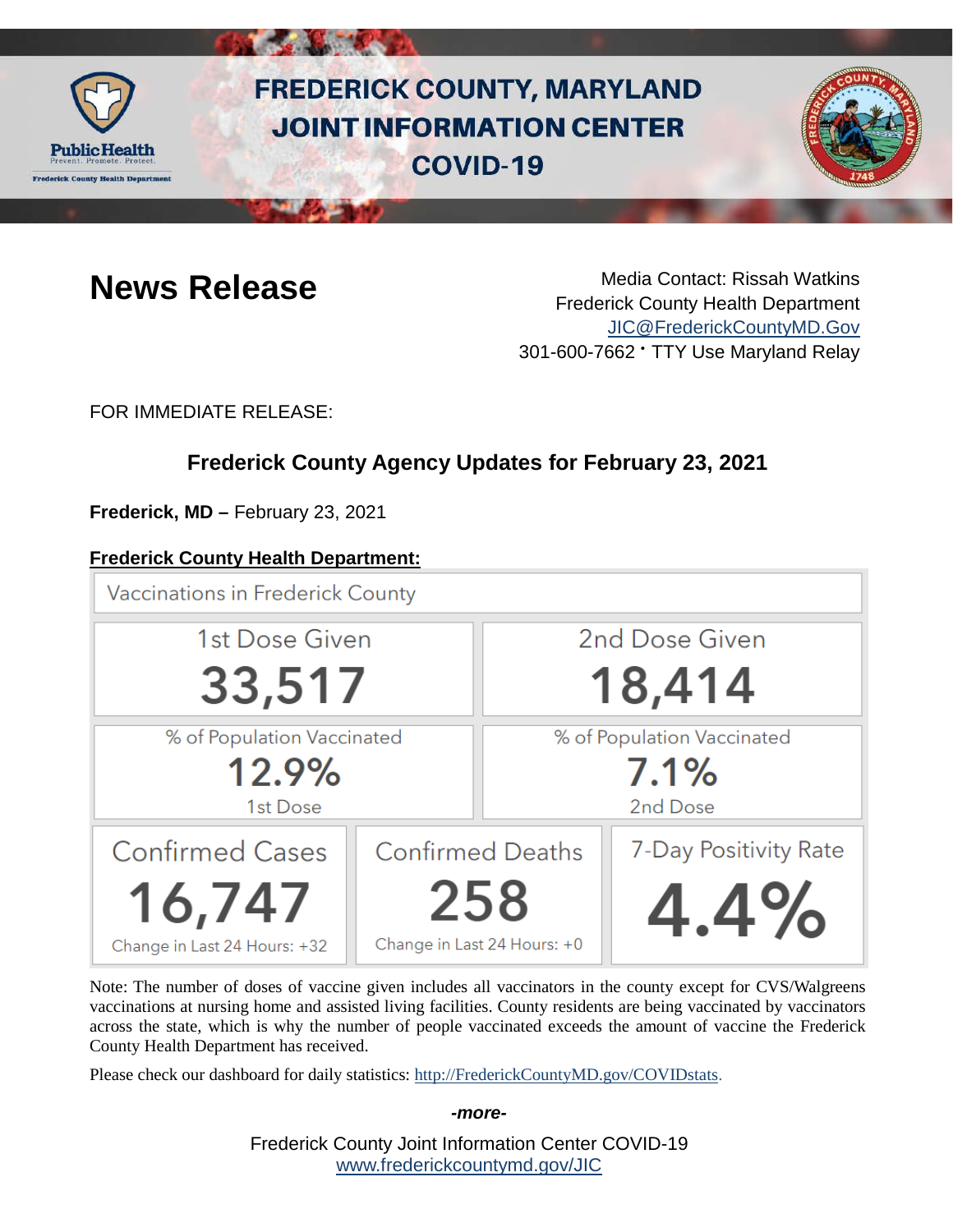

#### **Page 2/JIC**

### Update on COVID-19 Vaccine

16,250 total 1st doses of COVID-19 vaccine received by Frederick County Health Department to date.

**2,600** 1st doses of COVID-19 vaccine received by Frederick County Health Department yet this week. This is 1,300 doses for last week and 1,300 for this week.

Governor Hogan has directed state health officials to provide county leaders with four-week projections for vaccine allotments for their local health department clinics. **For the weeks 2/15/21 - 3/8/21, the Frederick County Health Department is expected to receive 1,300 doses each week.** This is the amount projected to be allocated to the Frederick County Health Department, but that could change based on what the federal administration provides Maryland.

Frederick County Health Department is required by the state to use our weekly vaccine allocation to:

- prioritize residents 65 years and older. We are currently vaccinating people born in or before 1947.
- use *at least* 100 doses per week to vaccinate Phase 1B educators. This includes all licensed daycare providers, public and non-public K-12 schools, and higher education.
- vaccinate at least one independent living facility/community a week
- vaccinate at least one congregate living facility for people with disabilities (IDD or BH) or a DDA-funded provider that serves individuals with intellectual and developmental disabilities (IDD) a week.

#### Health Department Planning Updates

*Additional Planning in Progress*: Frederick County Health Department and Frederick County Division of Senior Services are currently working on additional ways to provide COVID-19 vaccine to individuals in independent living facilities/communities, at least one per week. In order to determine which facilities/communities to provide vaccine to directly, the planning team started with a list of high-density communities facilities/communities provided by the Maryland Department of Aging that had significant 65+ populations. The planning team also looked at which communities demonstrated factors on [CDC Social Vulnerability Index](https://www.atsdr.cdc.gov/placeandhealth/svi/index.html) so that vaccine could be provided to communities most at risk while supplies are still limited.

The senior independent living communities listed below are being vaccinated for  $1<sup>st</sup>$  and  $2<sup>nd</sup>$  doses by a mobile Frederick County Department of Fire and Rescue Services (DFRS) and Frederick County Health Department team over the next two months depending on vaccine availability.

#### *-more-*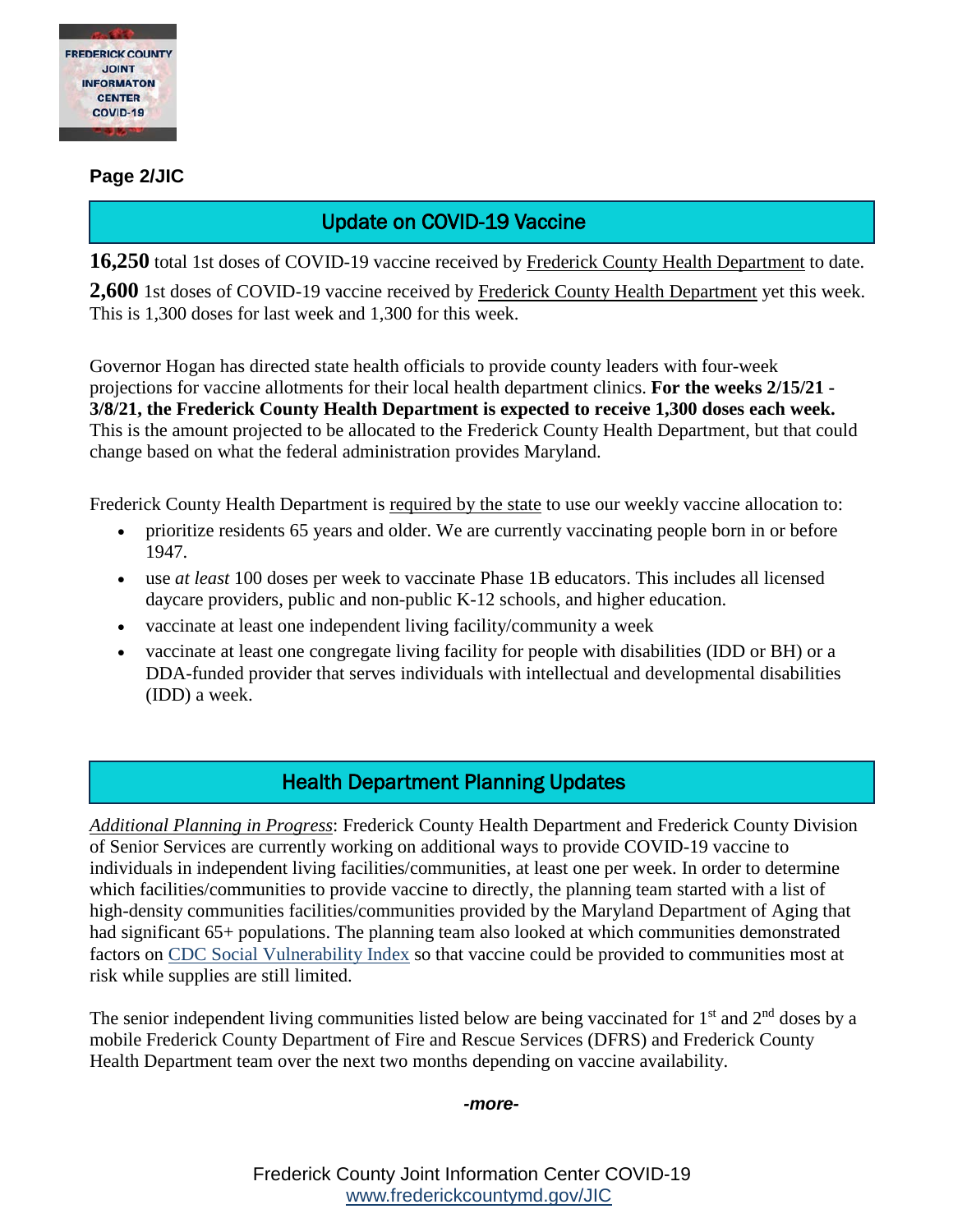

#### **Page 3/JIC**

Managers in the following communities are helping to coordinate this effort with DFRS:

- Bell Court
- Brooklawn
- Catoctin Manor
- Creekside
- Lincoln on the Park
- Moser Manor
- Parkview Apartments
- Seton Village Apartments
- Sharpe Square
- Spring Ridge Senior Apartments
- Taney Village Apartments
- Victoria Park at Walkersville
- VistaView
- Warm Heart Assisted Living
- Weinberg House

More detail will be provided to residents in these communities.

# Currently Eligible in Maryland

People in groups 1A, 1B, and 1C are currently eligible in Maryland, but there is not enough vaccine for everyone who is eligible. Once your group is eligible, it continues to stay eligible.

# Current Process for Frederick County Health Department

Anyone who lives or works in Frederick County who is interested in getting COVID-19 vaccine should complete the Vaccine Interest Form in the blue box on our [Vaccine webpage.](https://health.frederickcountymd.gov/629/COVID-19-Vaccine)

- o **It may be several days, weeks, or longer until you are contacted since it depends on vaccine availability. You only need to complete the form once.**
- o We will contact people who have registered on this form by priority group as we receive more vaccine.
- $\circ$  If you have already scheduled or received your 1<sup>st</sup> dose of vaccine, please [click this link](https://forms.office.com/Pages/ResponsePage.aspx?id=LTTGSAY4Q0id7GpAsbuHNwWNYN1Yz5tBp0XTFg0s7vVUQzg2UFZYWVEzOThNVUtWRkpYSjNOUlBSUCQlQCN0PWcu) to unsubscribe from the list.

# Frederick County Health Department Is Currently Vaccinating

Frederick County Health Department is currently vaccinating people who live or work in Frederick County in groups: **1A, 1B and people in 1C in the 65-74\* age group, starting with those born in and before 1947.**

• Process for 65-74 Group\*: FCHD is currently working to vaccinate people born in or before 1947 who have pre-registered with us through our Vaccine Interest Form on our [website.](https://health.frederickcountymd.gov/629/COVID-19-Vaccine) People will be contacted in alphabetical order by first name. Then we will offer appointments to people born in 1948, and so on down to people 65 years old.

#### *-more-*